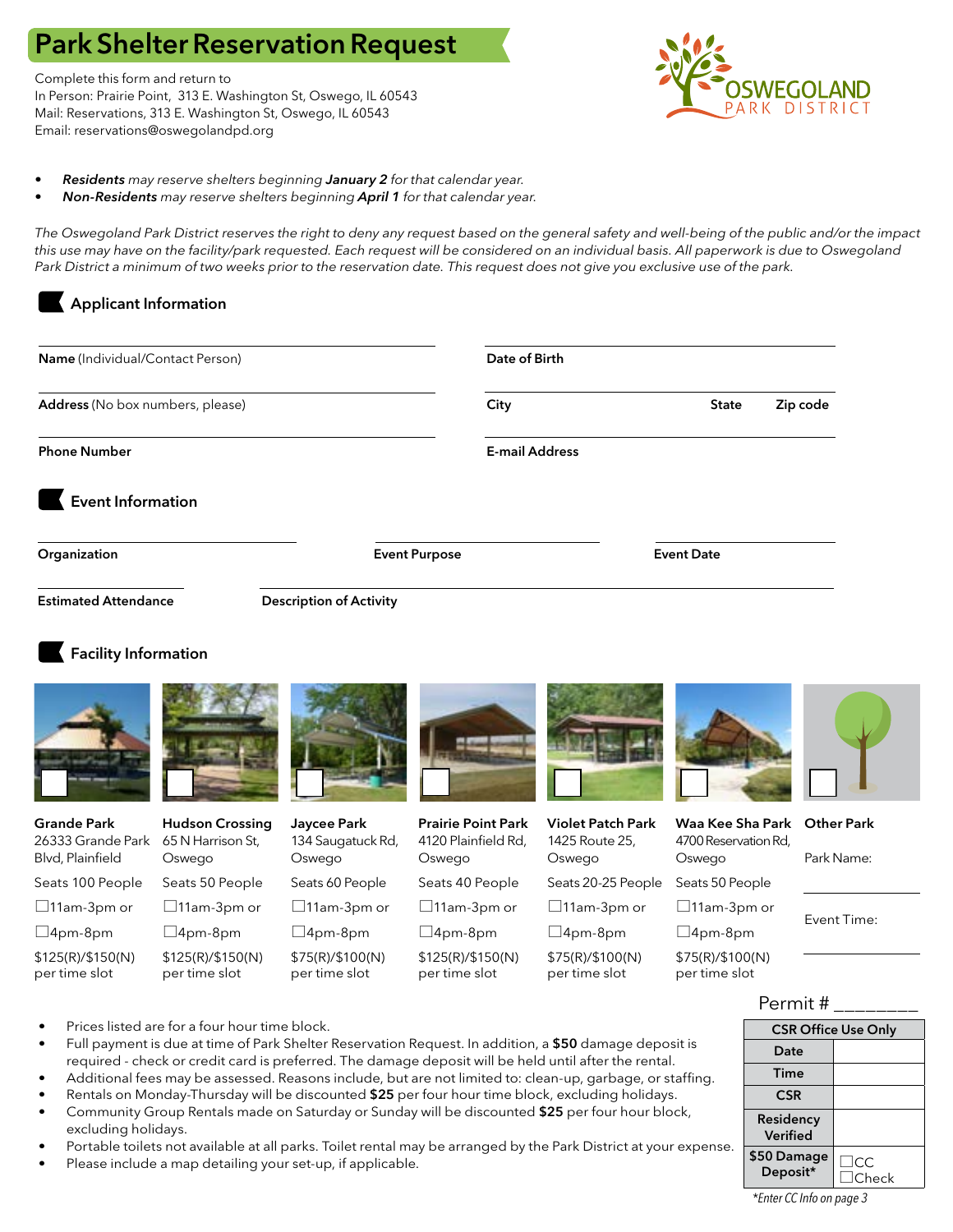# Event Activities & Special Use Requests

#### Event Activities

| $\Box$ Grills                                 | $\Box$ Catering/Food Truck            |
|-----------------------------------------------|---------------------------------------|
| $\Box$ Coolers                                | $\Box$ Portable Toilets               |
| $\Box$ Vendors                                | $\Box$ Tents                          |
| □ Live Music/DJ or Amplified Sound            | l Generator<br>$\blacksquare$         |
| $\Box$ Mechanical/Inflatable Amusement Device | <b>Water Access</b><br>$\blacksquare$ |
| $\Box$ Open Fire                              | Other                                 |
|                                               |                                       |

 $\Box$  YES  $\Box$  NO Are you publicly promoting this event? If so, where?

 $\Box$  YES  $\Box$  NO Will you be distributing any marketing materials (approval required)?

YES NO Will you be requesting use of any other areas of the park? *(Trails, athletic space, additional green space, etc.)*

 $\Box$  YES  $\Box$  NO Will there be a charge for attendance to this event?

#### Special Use Requests

Special Requests may include, but are not limited to, the following:

- All live music or amplified sound
- Use of a generator
- Event that makes use of a mechanical and/or inflatable amusement device
- Any activity that a fee is charged for parking and/or participation
- Event advertisements on Park District property
- Distribution of food and/or beverage for a fee and/or fundraiser
- Tents of any size

Oswegoland Park District requires submission of a sponsor/organization Certificate of Insurance prior to review by the Executive Director for any of the following listed above and others as determined.

#### Insurance Requirements for Special Use Requests

Oswegoland Park District may request a Certificate of Insurance with required liability limits of \$1,000,000. Section 5.02 Insurance and Hold Harmless Agreement. (a) Except as provided in subsection 5.02(a)(1), every applicant shall acquire general liability insurance to protect himself and the Oswegoland Park District from liability resulting from his use of Oswegoland Park District property and provide proof of such insurance to Oswegoland Park District before Oswegoland Park District will issue approval to an otherwise valid applicant. Oswegoland Park District must be named on the Certificate of Insurance as primary, non-contributory additional insured under the general liability policy for the event.

The Certificate of Insurance must include the name of the special event as well as the date, time, and location of the event.

Oswegoland Park District reserves the right to request a copy of the policy represented by the Certificate of Insurance.

Non-issuance/revocation of approval may occur for failure to provide acceptable insurance coverage.

Once all of Oswegoland Park District's requirements have been fulfilled, including receipt of all documents, and full payment, approval will be granted. Costs incurred promoting and marketing events prior to approval by Oswegoland Park District, and changes/modifications relative to the event by Oswegoland Park District are at the sole expense and risk of the event organizer.

#### Tent/Pole Requirements

Tents or poles that go into the ground will require the organizer to contact JULIE at 800.892.0123. Oswegoland Park District requests a copy of the Dig #.

| For Reservation Office Use Only        |                                                                                                                                                                                                                                |                                   |
|----------------------------------------|--------------------------------------------------------------------------------------------------------------------------------------------------------------------------------------------------------------------------------|-----------------------------------|
| $\Box$ Copy to Operations              |                                                                                                                                                                                                                                |                                   |
| Insurance Received                     | $\Box$ Damage Deposit Held (\$50)?                                                                                                                                                                                             | Date Entered: <b>Example 2019</b> |
| $\square$ Excel/Word Documents Updated | Date Returned: The Contract of the Contract of the Contract of the Contract of the Contract of the Contract of the Contract of the Contract of the Contract of the Contract of the Contract of the Contract of the Contract of | Amount Due Per Rental \$          |
| JULIE Dig #: ___________________       | $\Box$ Charge for Damage Incurred?                                                                                                                                                                                             | Amount Paid \$                    |
|                                        | Damage Amount \$                                                                                                                                                                                                               |                                   |
| <b>RENTAL#</b>                         |                                                                                                                                                                                                                                |                                   |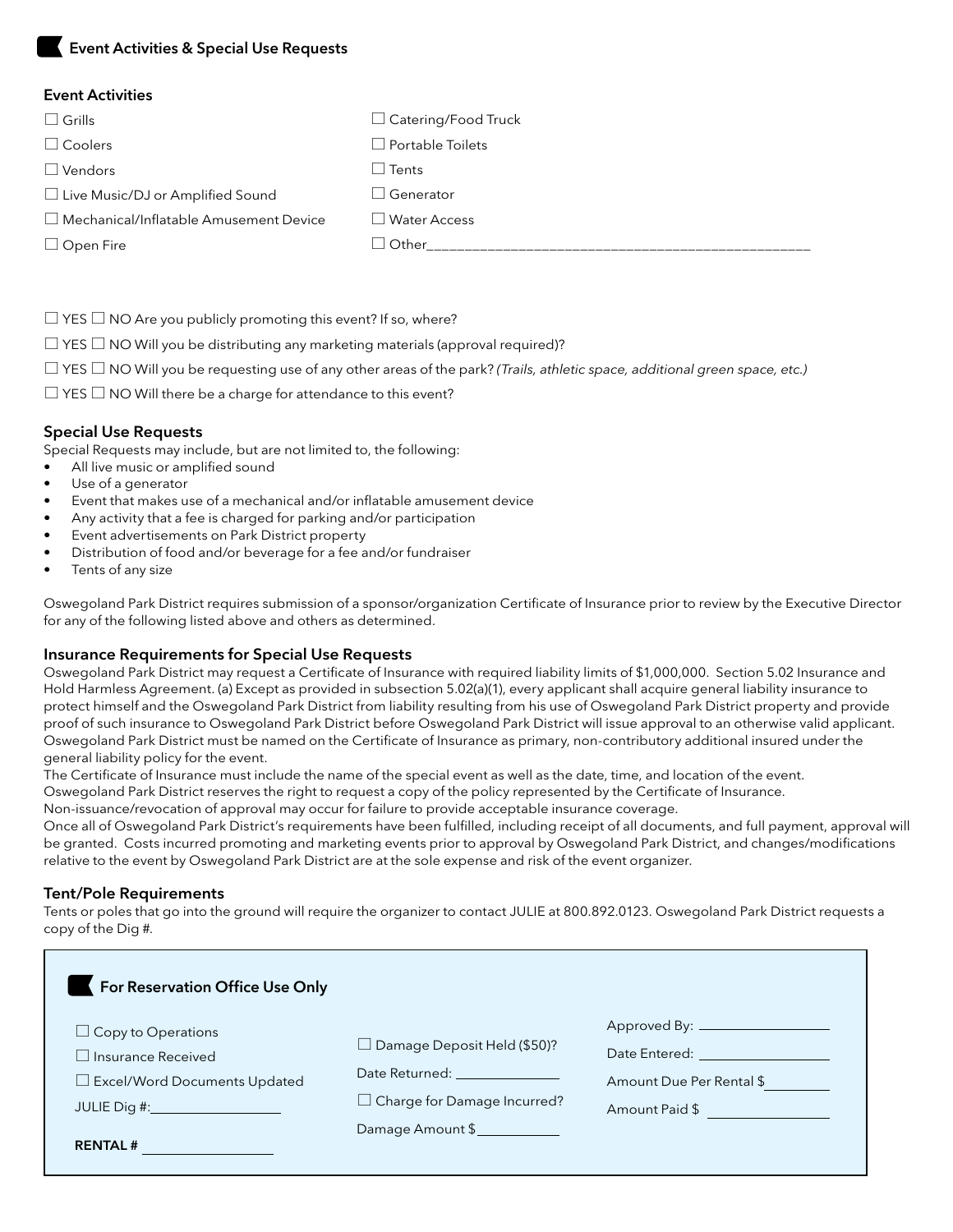| <b>Rental Fees Due</b> | Amount | <b>Notes</b> |
|------------------------|--------|--------------|
| <b>Shelter Fee</b>     |        |              |
| <b>Damage Deposit</b>  | \$50   |              |
| <b>Additional Fees</b> | ₽      |              |
| <b>TOTAL Fees Due:</b> | D      |              |

| Payment      | Circle type | mostercord | pacters.<br><b>VISA</b><br>omeren<br>Estlek | <b>CASH</b> | <b>CHECK:</b><br>Please provide driver's license number if paying by check |
|--------------|-------------|------------|---------------------------------------------|-------------|----------------------------------------------------------------------------|
| Card number  |             |            | <b>Expiration Date</b>                      | <b>CVV</b>  |                                                                            |
| Name on card |             |            | Authorized Signature                        |             |                                                                            |

## WAIVER AND HOLD HARMLESS AGREEMENT

*I understand that, though I have reserved the shelter, Oswegoland Park District cannot guarantee that the shelter will be unoccupied*  when I arrive. On behalf of my group/organization, I will take a copy of the confirmed reservation, and I will make every effort to resolve *a conflict through appropriate communication. Furthermore, I understand that Oswegoland Park District will not be responsible for any property left unattended in the park, and that I am responsible for reporting incidents of vandalism or illegal activity in the park by calling 911.* 

*In addition, I declare that the information contained in this application is true and correct to the best of my knowledge. I hereby attest that I am at least 21 years of age and authorized to bind the event, sponsor, and/or its employees, agents or volunteers associated or to be associated with the activity for which approval is being sought to the terms of this agreement. I agree to reimburse Oswegoland Park District for any and all loss incurred by it in repairing or replacing damage to Oswegoland Park District property proximately caused by the applicant, its officers, employees, agents, monitors, or any other persons attending or forming the special event or rental who were or should have been under my control. I further agree to defend without costs, indemnify, and hold harmless Oswegoland Park District,*  its officers, agents, and employees from any liability to any persons, damages, losses, or injuries arising out of, or alleged to arise out of, *the event which was proximately caused by the actions of the applicant, its officers, employees, agenda, including monitors or persons attending or joining in the event who were responsible or should have been under the control of the applicant.*

*I have read and understand all special use regulations/requirements/agreements. I do hereby agree to abide by all federal, state, local and Park District laws, ordinances, rules and regulations and agree to meet all requirements for documentation, certification, licensing, financial responsibility and all other aspects of staging a special event on Oswegoland Park District property. I understand that lack of meeting all requirements may result in the denial or cancellation of the proposed special event. In the event that information provided on this form changes or your event is cancelled, please inform Oswegoland Park District in writing at least 7 (seven) days prior to the event to reschedule.*

Applicant Signature Date of the Date of the Date of the Date of the Date of the Date of the Date of the Date o